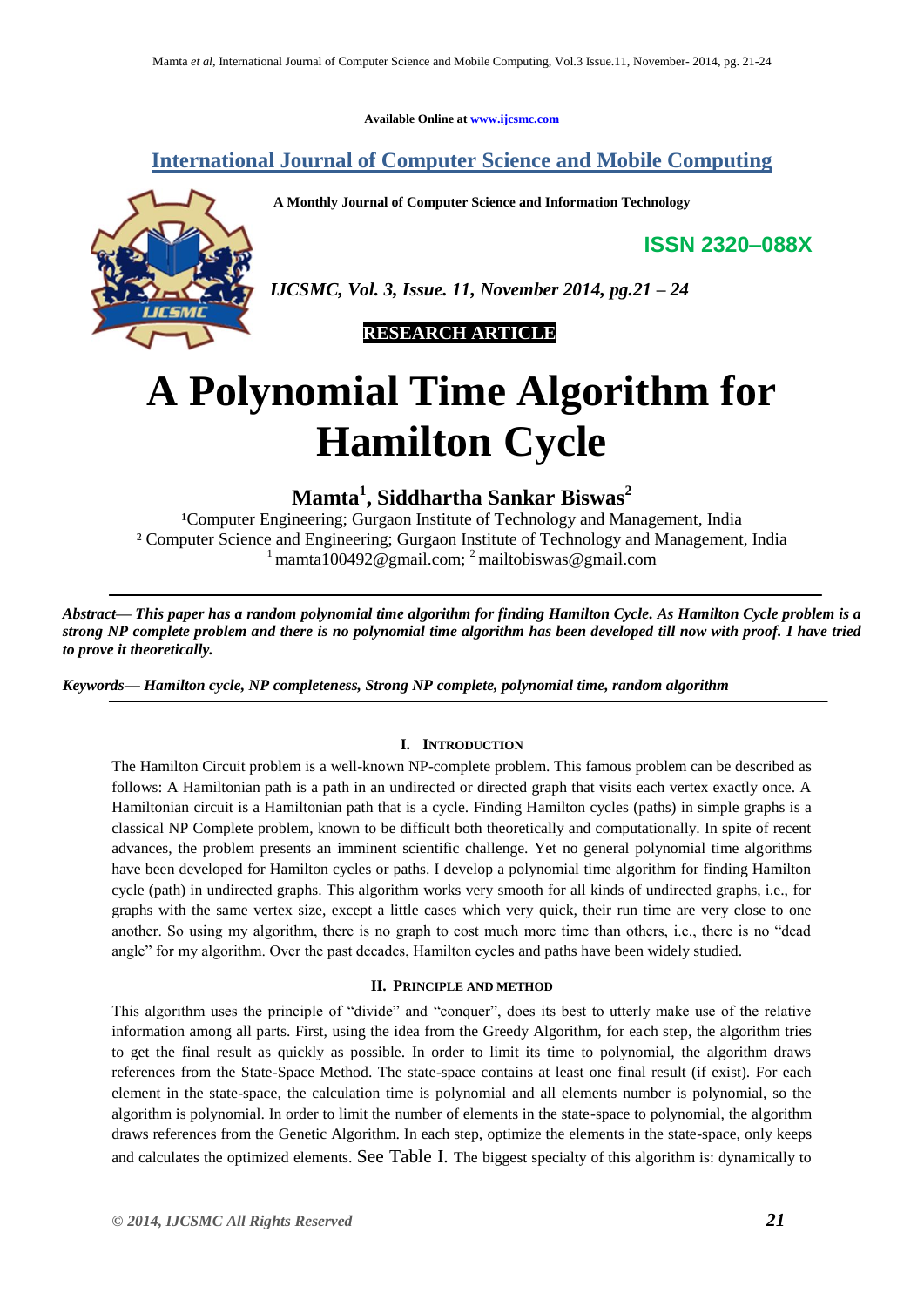combine some parts, dynamically to transform them, by comparing different combinations' results, to deduce the relative information in as less as possible time, so as to make all the algorithm polynomial.

| <b>Technique Name</b> | <b>Use</b>                                                            |
|-----------------------|-----------------------------------------------------------------------|
| Divide and Conquer    | To divide the whole problems into parts, solve and then again combine |
| Greedy Method         | To get the final result as quickly as possible                        |
| State-space Method    | To limit the execution time to polynomial                             |
| Genetic Algorithm     | To limit the number of elements in state-space to polynomial          |

Table I Techniques used in HCALGO

## **III.POLYNOMIAL TIME ALGORITHM**

I have developed a random algorithm which finds a Hamilton Cycle present in the given graph G, in polynomial amount of time. Here are the steps involved in the algorithm.

## **3.1 Algorithm HCALGO ( G, n)**

Assume the graph G has at least one Hamilton cycle.

(1) First get a cycle which includes all n vertices in any way.

(2) In this cycle, some two neighbor vertices may not be adjacent; I call this point "break point".

(3) For each break point, I add an edge between the two neighbor vertices except for one, i.e. only one break point to be left(remember the added edges, later, each time delete one, then do the algorithm from a NEW start). I call the one break point being left "main break point".

(4) Now my algorithm only needs to handle this one break point. Each time handle one break point, at most n times because the number of the added edges at most n. So it does not affect the polynomial.

(5) At each step, cut a segment from the main break point, insert the segment in some place of the cycle. How to cut and insert? The rule is: make the number of new break points the least, and one new break point must be different from all former main break points(this new one as the new main break point ,I use a symmetric matrix to record all main break points, this guarantees my algorithm's polynomial). Notes: when calculating the number of new break points for getting the least, if more than one case has the same least number, compare their next step(only one time "next step", do not need to continue to do so);also, avoid inserting the same segment in different places consecutively.

(6) Then with the new main break point, do the same job until getting a Hamilton Cycle. If one step does not get a new break point and there are some break points at other place, get one of them as the new main break point and continue.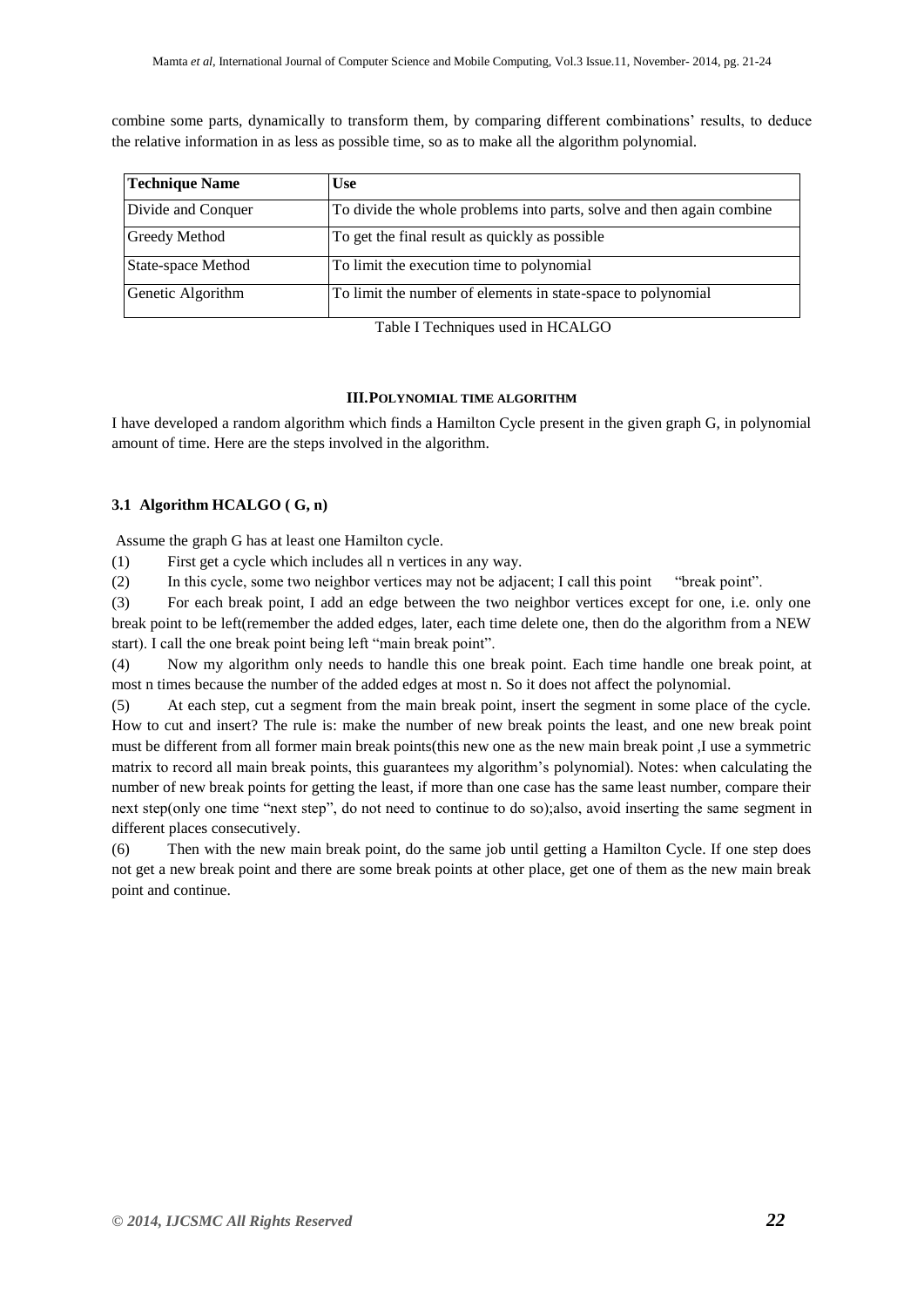Flow chart of HCALGO is given in Figure 1.



Figure 1 Flow chart of HCALGO

For each step, the algorithm tries to get the final result as quickly as possible. In order to limit its time to polynomial, the algorithm draws references from the State-Space Method. The state-space contains at least one final result (if exist). For each element in the state-space, the calculation time is polynomial and all elements number is polynomial, so the algorithm is polynomial. In order to limit the number of elements in the statespace to polynomial, the algorithm draws references from the Genetic Algorithm. In each step, optimize the elements in the state-space, only keeps and calculates the optimized elements. The biggest specialty of this algorithm is: dynamically to combine some parts, dynamically to transform them, by comparing different combinations' results, to deduce the relative information in as less as possible time, so as to make all the algorithm polynomial.

#### **IV.CONCLUSIONS**

HCALGO is a fixed algorithm that fits all graphs, and is proved theoretically. This algorithm is mixture of various known n widely used techniques. I have successfully tested this algorithm on 100s of graphs with no failures. So based on my research, I can conclude that polynomial time algorithm for Hamilton cycle problem is possible. And hence all the known NP complete problems can be solved using similar methods. Possibilities are there that P is equal to NP. My algorithm can be taken as basis for future work in this area and I hope soon someone will prove this most open problem of computer science field as P equals to NP.